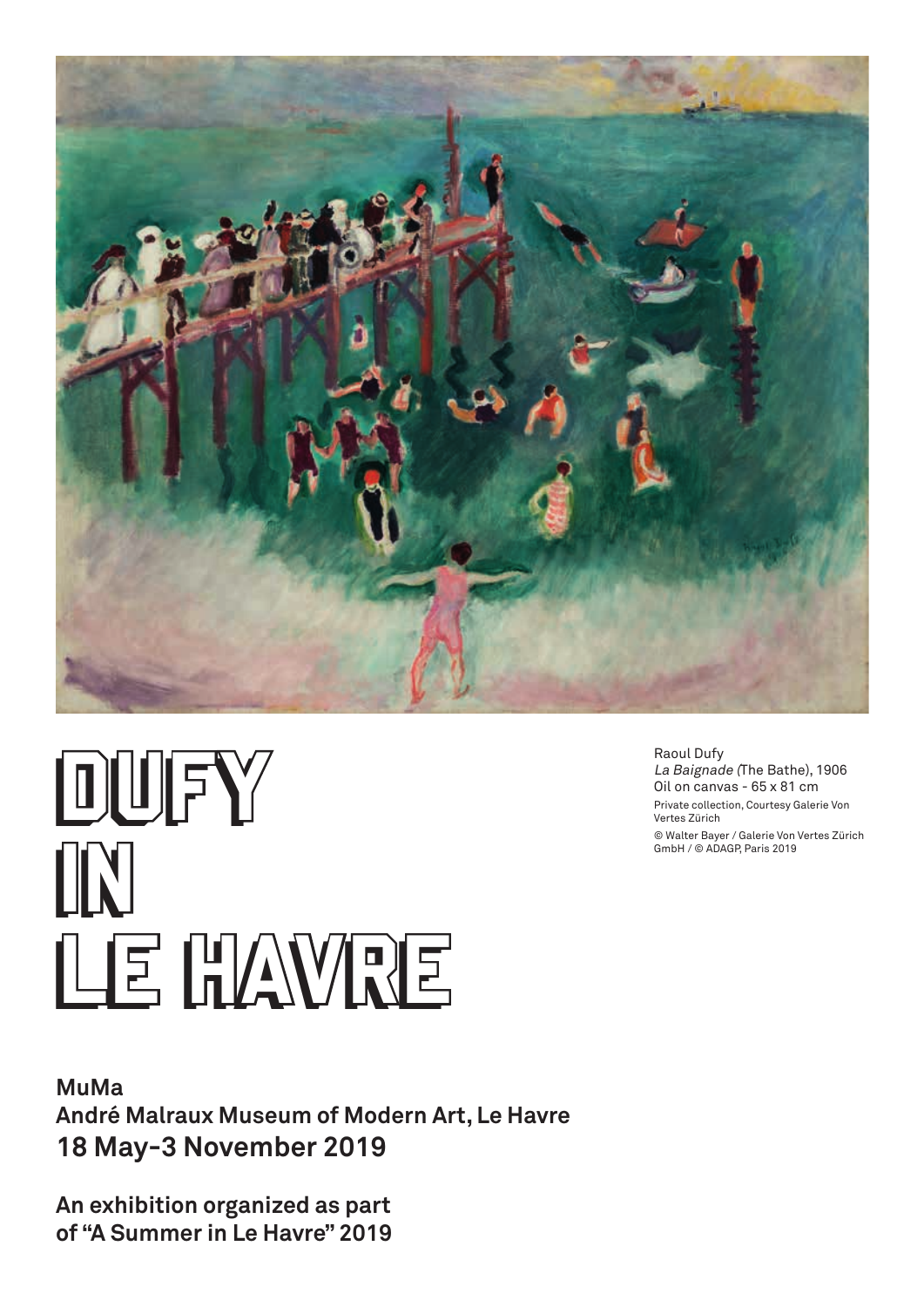

Raoul Dufy was born in Le Havre in 1877. It was where he trained and took his first steps as an artist. He retained a deep, lifelong attachment to the city, and its maritime setting provided subjects for many of his works. More than any other subject, Le Havre embodies his successive explorations of the field of light and colour, from his early Impressionist works to his final Black Cargo Ships series via his early attraction to Realism, Fauvism, the influence of Cézanne and what could be called his "blue period" between the two world wars. Dufy remained moored to Le Havre throughout his life. It was his ideal city - a landscape of the mind that supplied his favourite subjects.

In this exhibition, MuMa Le Havre presents a set of artworks that have never previously been displayed together to reconsider the oeuvre of a great twentiethcentury artist from a fresh perspective. Juxtaposing paintings and works on paper from differing periods reveals a fascinating shift in Dufy's relationship with the subject. At first faithfully rendered, the bay of Le Havre and Sainte-Adresse is gradually recomposed and synthesized, then finally reinvented. At the end of his life, far from Le Havre, Dufy was constantly to return to it as a subject: for him, it had now truly become an inner landscape.

Raoul Dufy Les Régates au Havre (The Regatta in Le Havre), 1925 Oil on canvas - 52.5 x 63.5 cm Private collection © MuMa/Charles Maslard © ADAGP, Paris 2019

#### **Exhibition Curators**

#### **Sophie Krebs**

General Heritage Curator Musée d'Art Moderne de la Ville de Paris

#### **Annette Haudiquet**

Chief Heritage Curator Director of MuMa – André Malraux Museum of Modern Art in Le Havre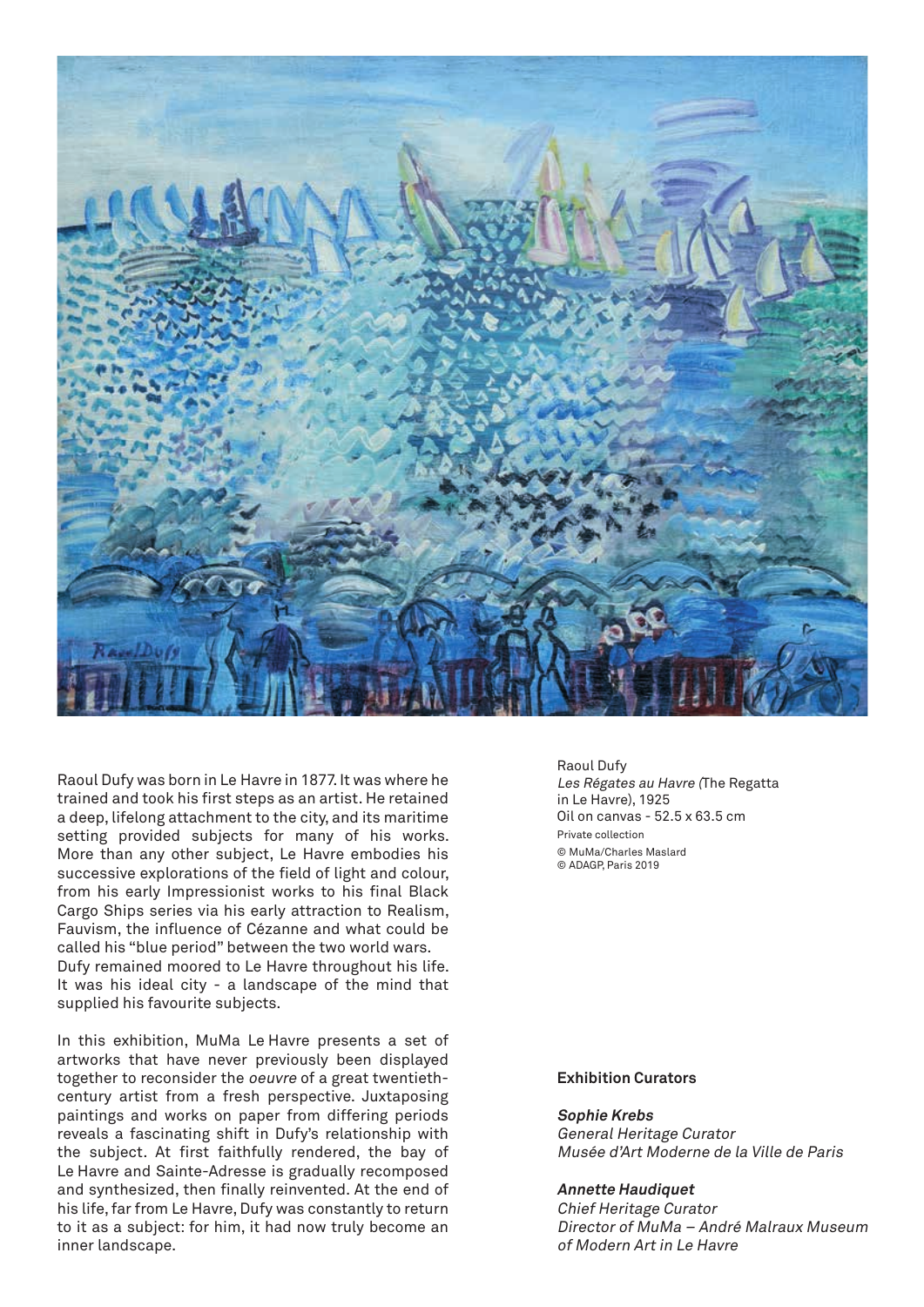

#### **The ideal setting for a Dufy exhibition**

Raoul Dufy (1877-1953) ranks among the major artists of the first half of the twentieth century. He was born in Le Havre and, like Eugène Boudin and Claude Monet, retained a lifelong attachment to the city and harbour that formed the backdrop for their childhoods and artistic beginnings.

Le Havre was the scene of Dufy's first forays into art. The harbour and the seaside resort took pride of place in his oeuvre, furnishing a host of subjects which he constantly revisited throughout his career, dwelling alternately on particular motifs. But Le Havre is as much an atmosphere as a city. Few of its buildings feature in Dufy's works. He was chiefly interested in the ambience of port life and the seaside holiday resort: the harbour and the quays, the casino, the beach and the never-ending spectacle of the boats and bathers. Le Havre also has a particular light. "Unhappy the man who lives far from the sea. The painter needs constantly to have before his eyes a certain type of light, a glittering quality, an aerial caress that bathes what he sees," as Dufy put it.

Dufy still had family in Le Havre, and regularly stayed there. Even when he was far away, he constantly painted his home city from memory. It was the beach of Le Havre and Sainte-Adresse, flanked by Le Havre's harbour entrance and jetties at one end and the cliffs of the Pays de Caux at the other, that provided the setting for his last experiments with light and colour in his final Black Cargo Ships series of paintings.

Raoul Dufy Cargo noir à Sainte-Adresse (Black Cargo Ship at Sainte-Adresse) c. 1948-1952 Oil on hardboard/panneau d'isorel 40.4 x 51 cm

Paris, Centre Pompidou-MNAM/CCI, Bequest by Madame Raoul Dufy, 1963, deposited with the Musée Henri-Martin, Cahors.

© Photo CNAC/MNAM Dist. RMN - Jean-François Tomasian © ADAGP, Paris 2019

During the exhibition, the museum's permanent collections will be rehung so as to display MuMa's Dufy collection, with an especial emphasis on the paintings received by the Musée-Maison de la Culture du Havre as a bequest from Émilienne Dufy in 1963.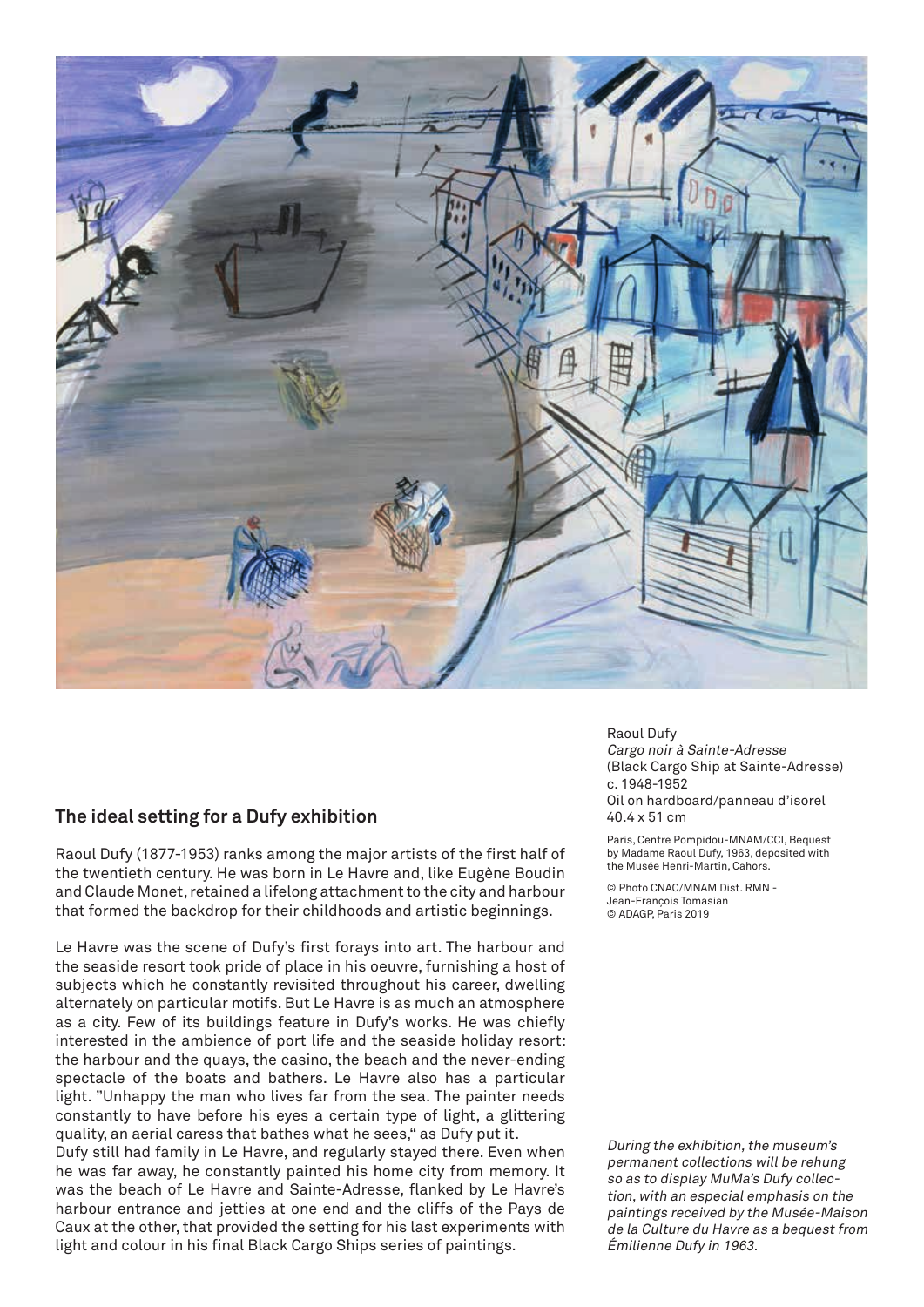

Raoul Dufy Les Trois Baigneuses (Three Bathers), 1919 Oil on canvas - 270 x 180 cm Paris, Centre Pompidou - MNAM/CCI Bequest by Madame Raoul Dufy, 1963, deposited with the Musée des beauxarts de Nancy © Photo CNAC/MNAM Dist. RMN - Jean-François Tomasian © ADAGP, Paris 2019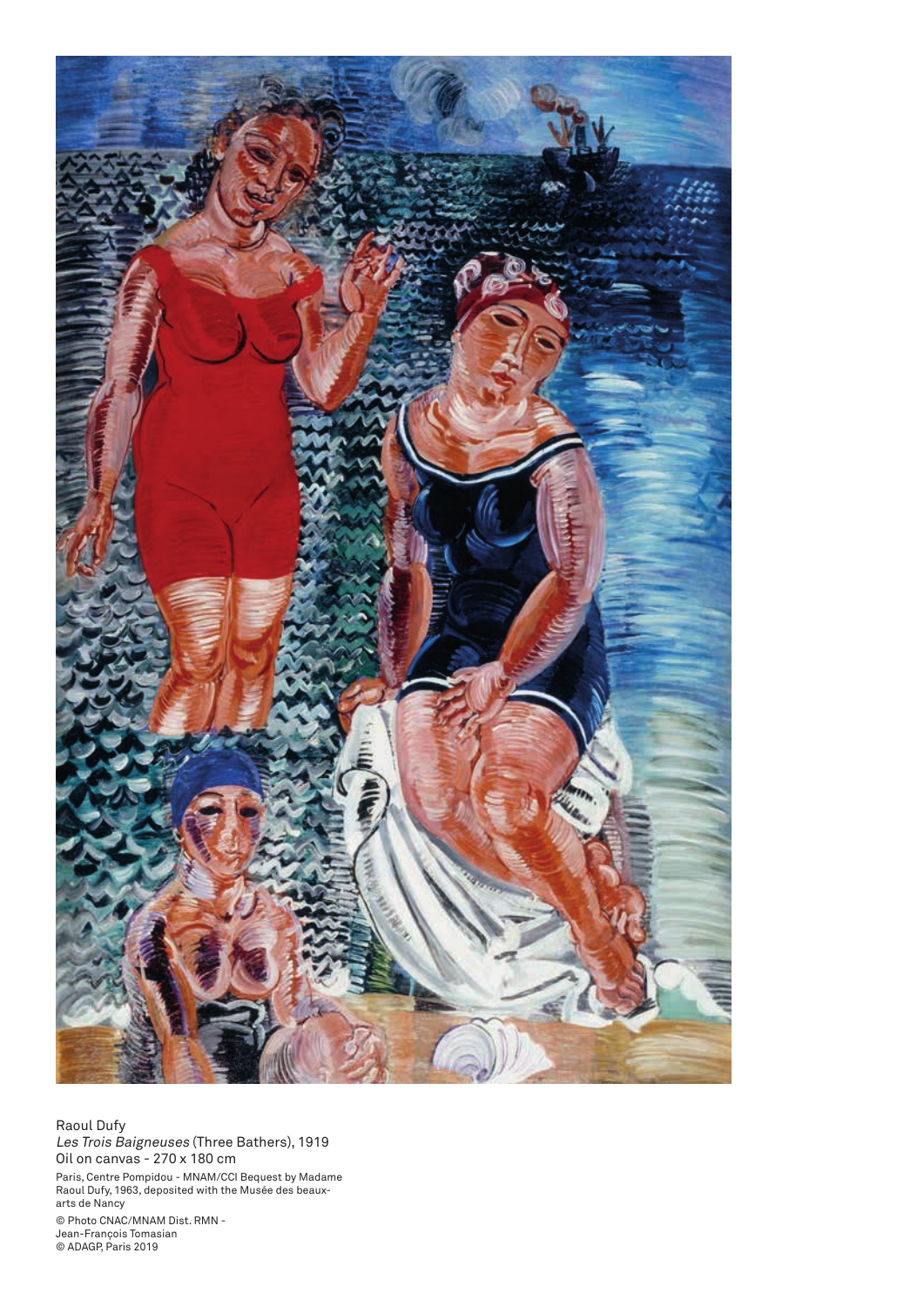

Raoul Dufy Le Port du Havre (The Port of Le Havre), c. 1910 Oil on canvas - 65.5 x 81.4 cm Private collection © Sotheby's, New York © ADAGP, Paris 2019

Raoul Dufy Les Régates (The Regatta), 1907-1908 Oil on canvas - 54 x 65 cm Paris, Musée d'Art Moderne, Bequest by Dr Maurice Girardin, 1953, © Musée d'Art Moderne de la Ville de Paris / Roger Viollet © ADAGP, Paris 2019

The exhibition scheduled to take place from 18 May to 3 November 2019 at MuMa, in Le Havre, will feature nearly 80 artworks from MuMa'**s** collection and from major public collections including the Centre Georges Pompidou, the Musée d'Art Moderne de la Ville de Paris, C.N.A.P, the fine art museums of cities such as Lyon, Nancy and Nice in France, and the Musées royaux des Beaux-Arts de Belgique and the Musée des Beaux-Arts de Liège in Belgium, the Gemeentemuseum and Singer Laren in the Netherlands, and Milwaukee Art Museum in the USA, in addition to numerous private collections in countries including Belgium, France, Germany, Greece, Luxembourg, Switzerland and the USA.

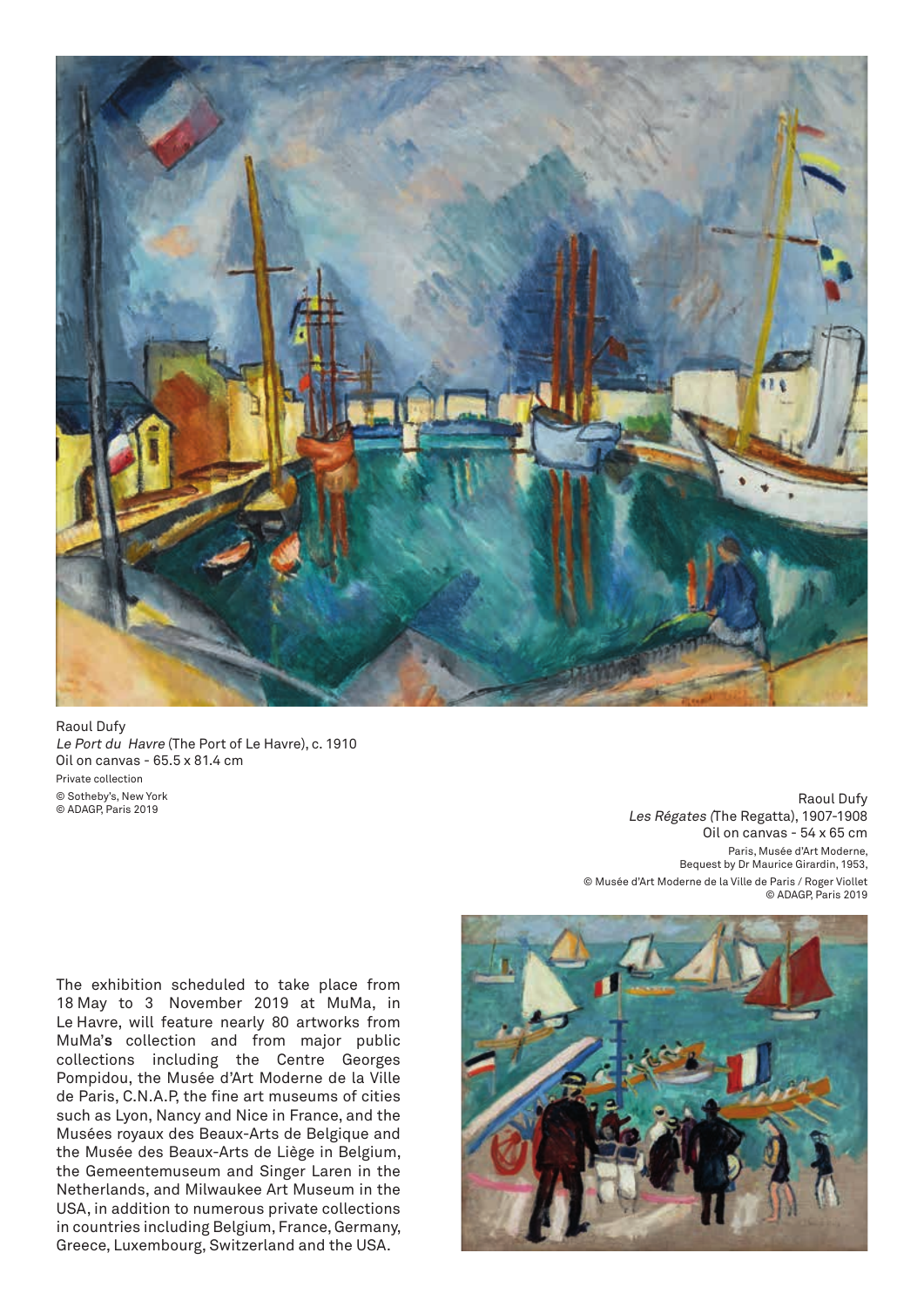

#### **MuMa's substantial Dufy collection**

MuMa has in its keeping an outstanding collection of 128 works by Dufy consisting of 37 paintings, 63 drawings, one tapestry, three ceramic items, eight works on textiles and several editions of his engravings. Together, they provide a record of the output of a highly prolific artist capable of working in many media.

Most of these works were part of the set bequeathed to the museum by Madame Dufy on her death in 1962, comprising 30 oil paintings, 30 drawings, five watercolours, three ceramic artworks and one tapestry by Raoul Dufy, plus a bronze of the artist. The bequest was supplemented by 21 other works from the Dufy estate, which were deposited with MuMa by the Musée national d'art moderne in 1974, and an additional drawing deposited in 2015.

The collection grew over time as a result of several donations and purchases, including the acquisition in 2012 of Fin de journée au Havre (End of the Day in Le Havre), the first work to be exhibited by Dufy in the Salon des Artistes français, in 1901.

The collection chronicles Dufy's entire output. It includes youthful works from the beginning of his career, such as the four watercolours donated to the City of Le Havre in 1900. His Fauvist period is represented notably by Le Yacht Pavoisé (The Yacht Decked with Flags) and his Cézannean period by Le Casino Marie-Christine (The Marie-Christine Casino). Hommage à Claude Debussy (Tribute to Claude Debussy), produced a few months before Dufy died in Forcalquier, records the final phase of his oeuvre.

#### Raoul Dufy

L'Estacade du casino Marie-Christine à Sainte-Adresse (Boardwalk of the Casino Marie-Christine at Sainte-Adresse), c. 1906 Oil on canvas - 64.8 x 80 cm Milwaukee Art Museum, Gift of Mrs Harry Lynde Bradley. © P. Richard Eells © Artists Rights Society (ARS), New York

© ADAGP, Paris, 2019

#### **Raoul Dufy in Le Havre Exhibition Catalogue**

MuMa - André Malraux Museum of Modern Art, Le Havre, 18 May-3 November 2019 Catalogue texts by Sophie Krebs, Annette Haudiquet, Clémence Ducroix, Nadia Chalbi and Michaël Debris Published by Mare et Martin / MuMa Le Havre, 224 pages, €29